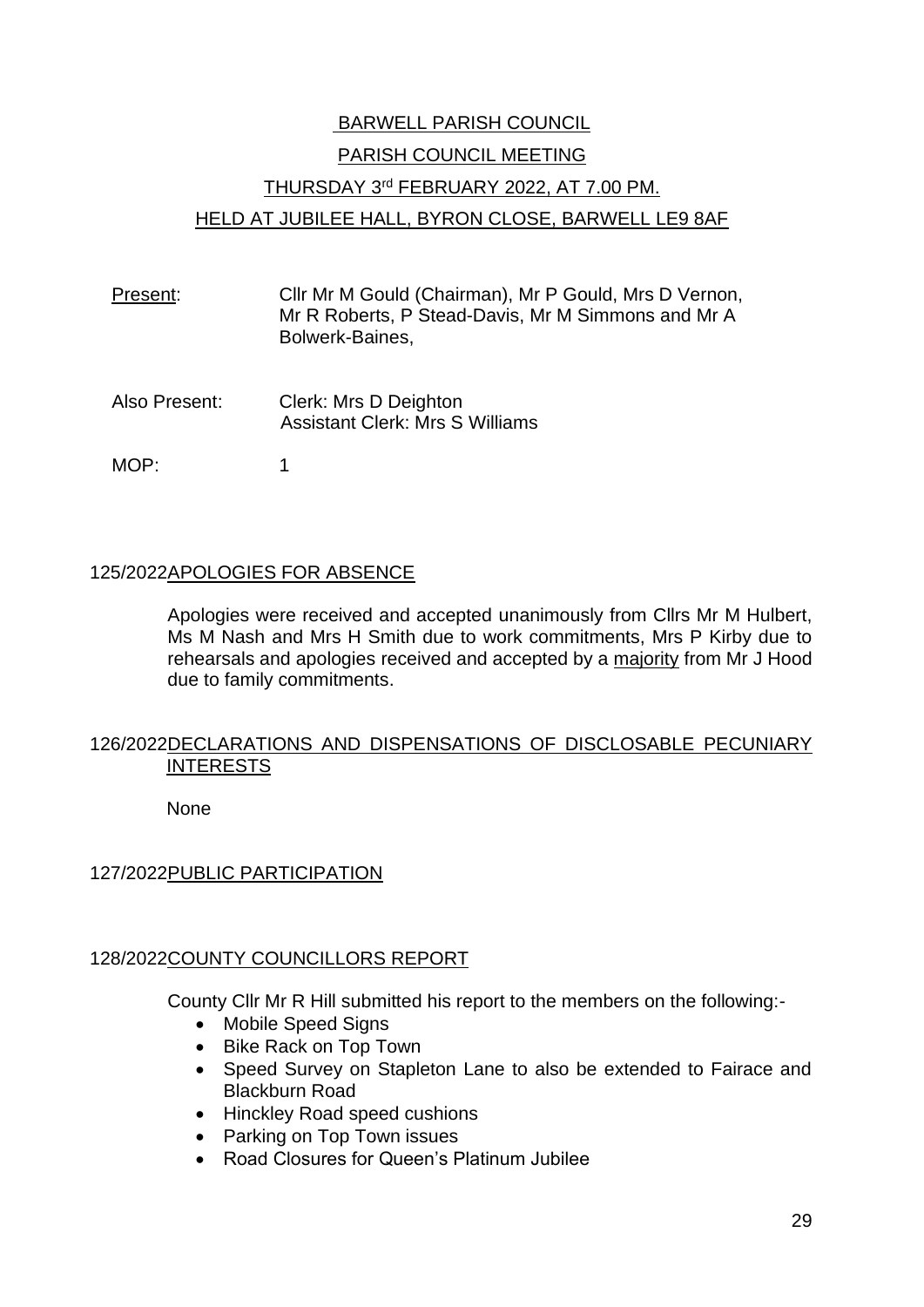# 129/2022BOROUGH COUNCILLORS REPORT

Borough Cllr Mr H Williams informed the members of the following:-

- Local Plan confusion on SUE numbers
- National Rail Freight opposed by HBBC
- Unloading issues with local business in Barwell
- Top Range continues to be an issue
- Inglenook Farm issued with enforcement notice
- Crabtree Farm Appeal was not communicated to the Ward Councillors
- Has huge concerns on the rising living costs

Borough Cllr Mr R Roberts informed the members of the following:-

- Liaising with Dr Luke Evans MP on NHS staff vaccinations
- Concerns on the new Highway Code
- Concerns raised on the SUE infrastructure

# 130/2022MINUTES

It was RESOLVED that the Minutes of the meeting held on the  $13<sup>th</sup>$  January 2022 be approved and signed by the Chairman

# 131/2022CLERK'S REPORT

Clerk informed the members of the following:-

- Quotes received for replacement windows on Parish Office to be considered by next Finance Committee
- Fire Risk Assessment for the Sport Pavilion on Dovecote Way
- Trench on Dovecote Park has now been completed
- Troublesome Email received regarding gate on Barwell Park which the members agreed should remain locked

# 132/2022WALL ON PUBLIC TOILETS DISPUTE

Members RESOLVED not to pursue with the addendum but are keen to get the guttering re-instated. Clerk to instruct solicitor to remain the resident to inform the Council once the work have been carried out

# 133/2022TOP RANGE MOTORS

S215 for the site to be tidied up still remains in place despite the site being advertised for sale. HBBC will continue to enforce the S215 on the owner should it not be completed within the notice period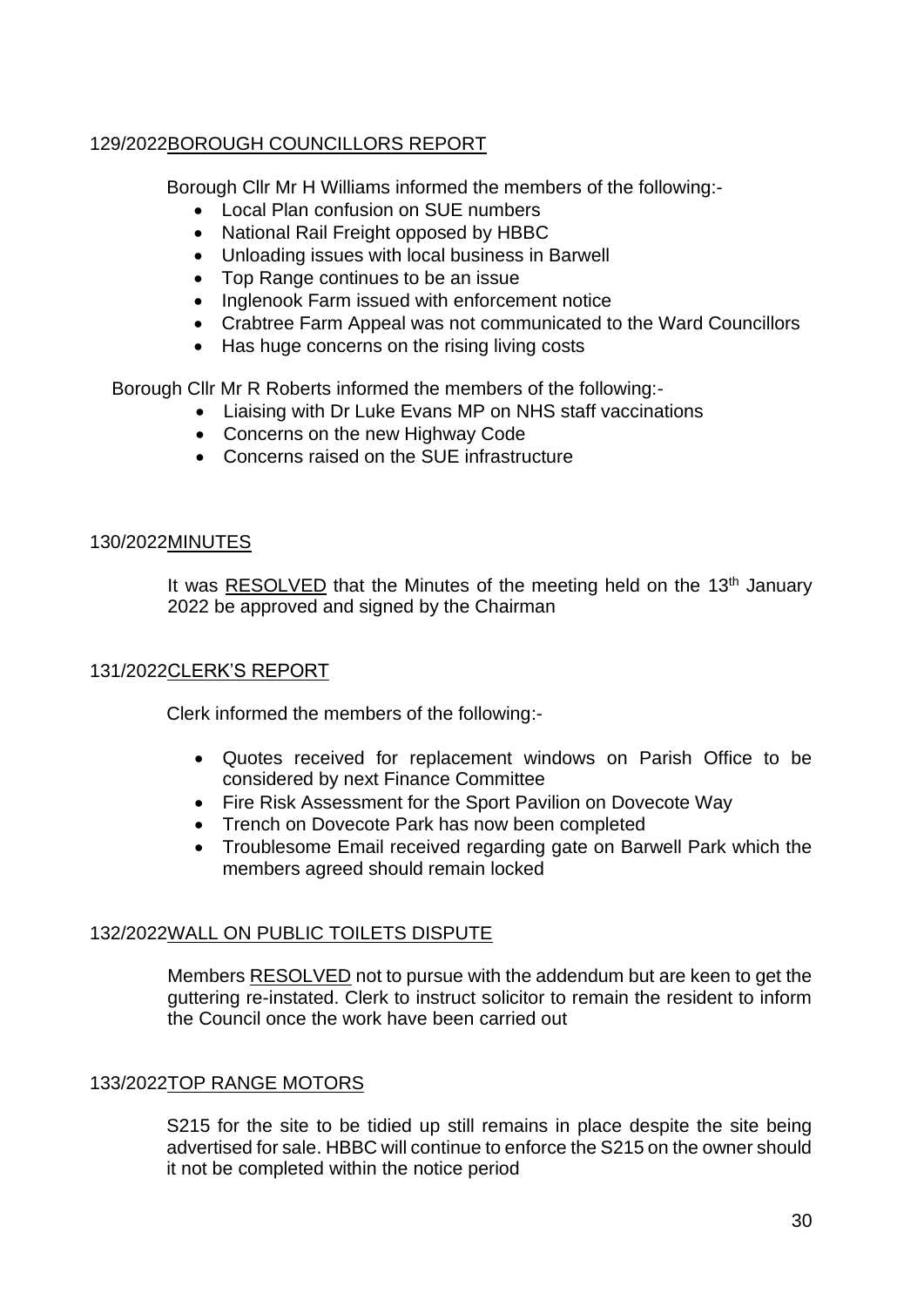#### 134/2022APPEAL OF CRABTREE FARM, HINCKLEY ROAD

Chairman Mr M Gould gave the comments on behalf of the Parish Council to the inspectorate. Decision is likely to take at least 3 months. HBBC will advise the Parish Council of the outcome in due course

#### 135/2022BUS STOP ON QUEENSWAY REQUEST UPDATE

Leicestershire County Council are waiting for confirmation from their legal department for the Bus Stop to be installed

# 136/2022NEW PLAY EQUIPMENT ON DOVECOTE PARK

Snag list is still being completed. An opening ceremony will be arranged once this has concluded

# 137/2022REQUEST FROM BRITISH LEGION FOR REMEMBRANCE SUNDAY

Members RESOLVED that the Parish Council will take over the organising of the ceremony and a Working Party will be formed to report its recommendations to the Parish Events Committee for final decisions

#### 138/2022SUPPORT PROPOSITION FROM CHIEF EXECUTIVE OF HBBC ON SUSPENSION OF NATIONAL RIAL FREIGHT INTERCHANGE PROPOSAL **CONSIDERATION**

Members RESOLVED to support the proposition from Chief Executive of HBBC on suspension of National Rail Freight Interchange Proposal consideration

# 139/2022REPORTS FROM COMMITTEES

#### Planning & Highways

• Nothing to report

#### Finance & General Purpose

- Usual Payments
- Environmental Shire Grant Application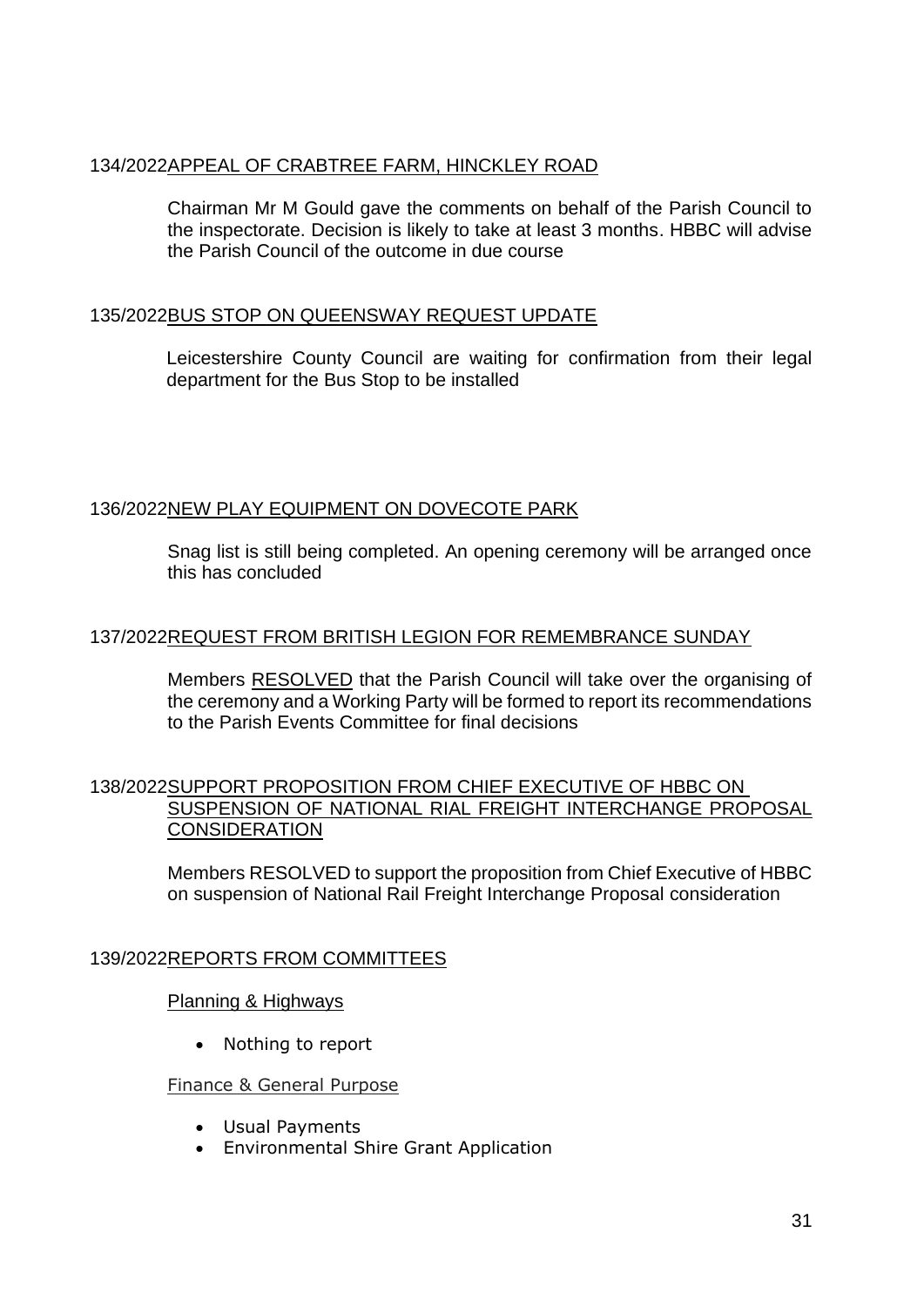#### Cemetery, Parks & Recreation

- Dog bin for Kirkby Road
- Poo Bags Dispenser for jitty on Shilton Road
- Priority 1 trees have been completed quotation for Priority 2 to be considered at next committee meeting
- Tweed River Park consultation has not been well engaged but ideas that have been put forward to be considered at next committee meeting
- Letter written to landowner on Hinckley Road for possible Allotment plot but no response has been received to date

#### Parish Events

• New Events Calendar has been drawn up and will be displayed in the notice boards

# 140/2022REPORTS FROM WORKING PARTIES

#### Climate Change Working Party

• Nothing to report

#### Voluntary Sector Working Party

- Easter Food Parcel is ongoing
- Report received from Youth Workers has been circulated to members and will be invited to the next working party
- Unable to have the venue at George Ward Centre for the voluntary led library/hub

# 141/2022REPORTS FROM OUTSIDE BODIES

- Town Team meeting held at the of January discussed the empty shop units which are not many
- Footfall good on Top Town
- Free Wifi is well used
- SUE update
- Top Range S215 was discussed

#### 142/2022COMMITTEE MINUTES

Members noted the following Committee Minutes:

• Finance & General Purpose 9<sup>th</sup> December 2021